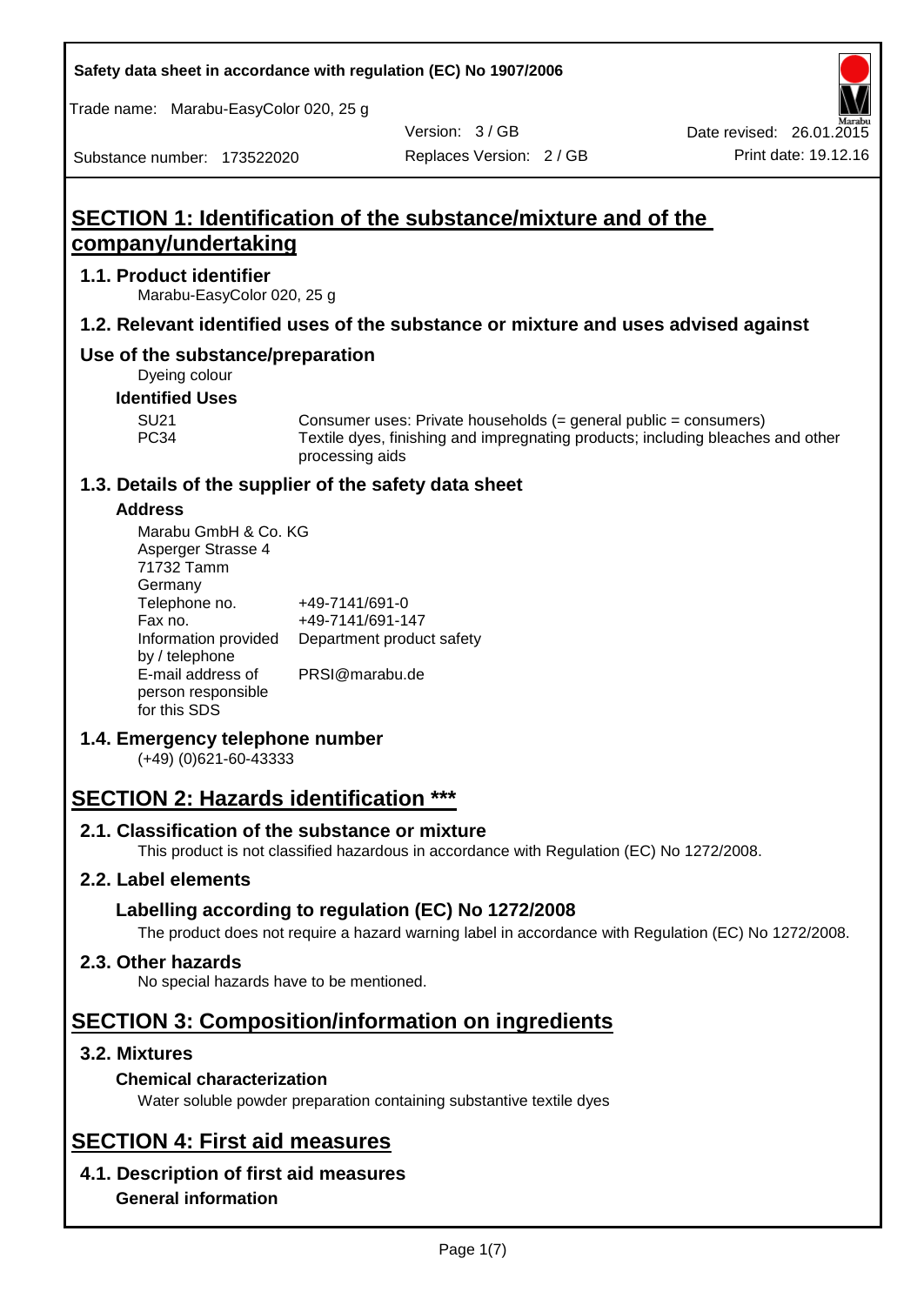| Safety data sheet in accordance with regulation (EC) No 1907/2006 |                                                                                              |                |                                                                                                                                                                                                                                                                                                                                                                                     |                                           |  |                                                  |
|-------------------------------------------------------------------|----------------------------------------------------------------------------------------------|----------------|-------------------------------------------------------------------------------------------------------------------------------------------------------------------------------------------------------------------------------------------------------------------------------------------------------------------------------------------------------------------------------------|-------------------------------------------|--|--------------------------------------------------|
|                                                                   |                                                                                              |                | Trade name: Marabu-EasyColor 020, 25 g                                                                                                                                                                                                                                                                                                                                              |                                           |  |                                                  |
|                                                                   |                                                                                              |                | Substance number: 173522020                                                                                                                                                                                                                                                                                                                                                         | Version: 3/GB<br>Replaces Version: 2 / GB |  | Date revised: 26.01.2015<br>Print date: 19.12.16 |
|                                                                   | <b>After inhalation</b><br>After skin contact<br>After eye contact<br><b>After ingestion</b> | treatment.     | Remove contaminated clothing immediately and dispose of safely.<br>Ensure supply of fresh air. In the event of symptoms take medical treatment.<br>Wash with plenty of water and soap.<br>Rinse immediately with plenty of water. If irritation persists, seek medical aid.<br>Drink water in small gulps. If larger amounts are swallowed or in the event of symptoms take medical |                                           |  |                                                  |
|                                                                   |                                                                                              |                | 4.2. Most important symptoms and effects, both acute and delayed<br>Until now no symptoms known so far.                                                                                                                                                                                                                                                                             |                                           |  |                                                  |
|                                                                   |                                                                                              |                | 4.3. Indication of any immediate medical attention and special treatment needed<br>Hints for the physician / treatment<br>Treat symptomatically                                                                                                                                                                                                                                     |                                           |  |                                                  |
|                                                                   |                                                                                              |                | <b>SECTION 5: Firefighting measures</b>                                                                                                                                                                                                                                                                                                                                             |                                           |  |                                                  |
|                                                                   |                                                                                              | Carbon dioxide | 5.1. Extinguishing media<br>Suitable extinguishing media<br>Water mist, Foam, Dry chemical extinguisher<br>Non suitable extinguishing media                                                                                                                                                                                                                                         |                                           |  |                                                  |
|                                                                   | <b>Other information</b>                                                                     |                | 5.3. Advice for firefighters<br>Special protective equipment for fire-fighting<br>Use self-contained breathing apparatus.<br>Fire residues must be disposed of in a proper manner. Collect contaminated fire-fighting water<br>separately, must not be discharged into the drains.                                                                                                  |                                           |  |                                                  |
|                                                                   |                                                                                              |                | <b>SECTION 6: Accidental release measures</b>                                                                                                                                                                                                                                                                                                                                       |                                           |  |                                                  |
|                                                                   |                                                                                              |                | 6.1. Personal precautions, protective equipment and emergency procedures<br>Avoid dust formation.                                                                                                                                                                                                                                                                                   |                                           |  |                                                  |
|                                                                   |                                                                                              |                | <b>6.2. Environmental precautions</b><br>No special environmental measures are necessary.                                                                                                                                                                                                                                                                                           |                                           |  |                                                  |
|                                                                   |                                                                                              |                | 6.3. Methods and material for containment and cleaning up<br>Take off spilled material by sweeping or vacuum cleaning and send for disposal in suitable containers.                                                                                                                                                                                                                 |                                           |  |                                                  |
|                                                                   |                                                                                              |                | 6.4. Reference to other sections<br>Information regarding waste disposal, see Section 13. Information regarding personal protective<br>measures, see Section 8. Information regarding waste disposal, see Section 13.                                                                                                                                                               |                                           |  |                                                  |
|                                                                   |                                                                                              |                | <b>SECTION 7: Handling and storage</b>                                                                                                                                                                                                                                                                                                                                              |                                           |  |                                                  |
|                                                                   |                                                                                              |                | 7.1. Precautions for safe handling                                                                                                                                                                                                                                                                                                                                                  |                                           |  |                                                  |
|                                                                   |                                                                                              |                | Advice on safe handling                                                                                                                                                                                                                                                                                                                                                             |                                           |  |                                                  |

Avoid the formation and deposition of dust. Keep container tightly closed. Avoid skin and eye contact. Smoking, eating and drinking shall be prohibited in application area.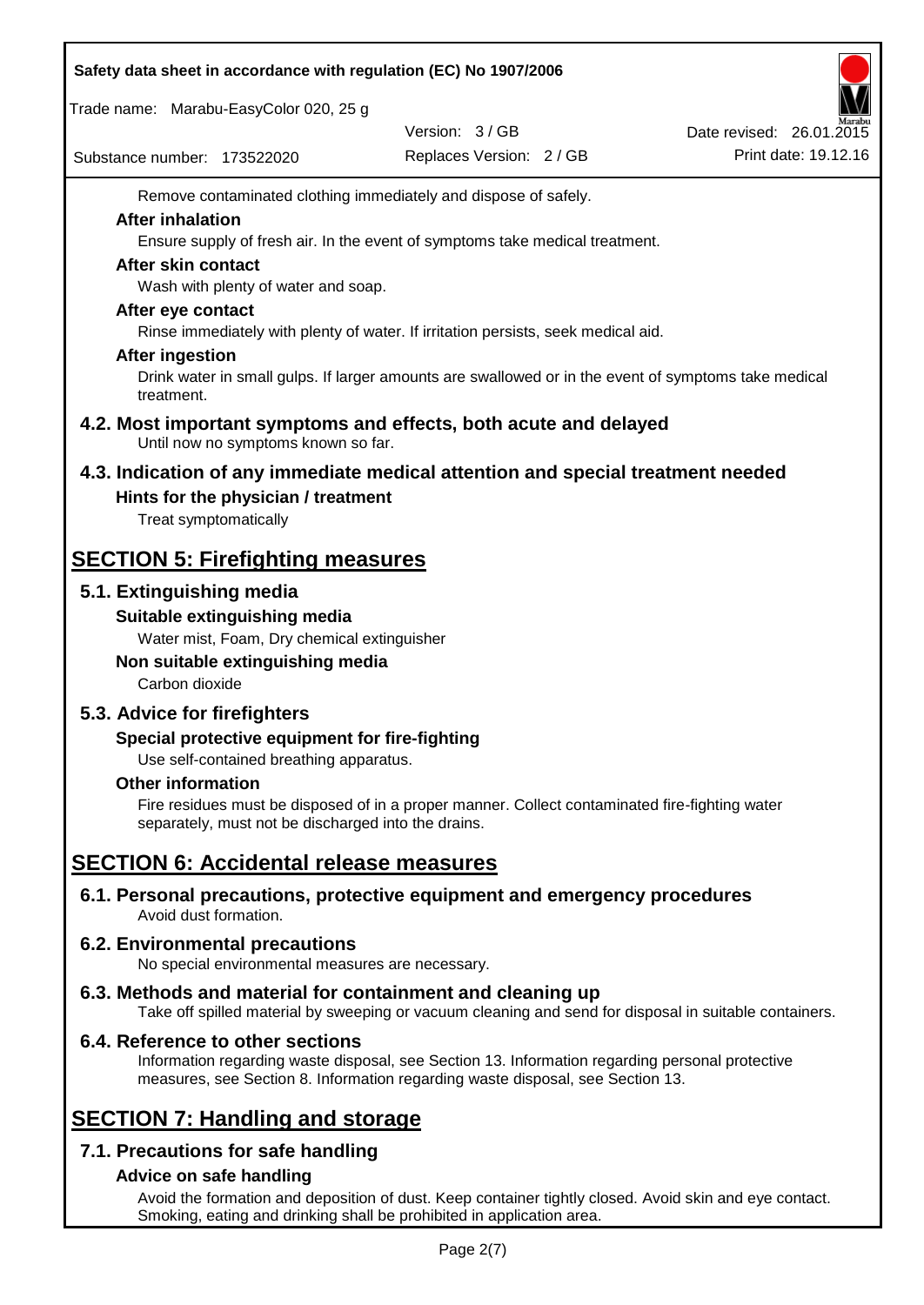Trade name: Marabu-EasyColor 020, 25 g

Substance number: 173522020

Version: 3 / GB

Replaces Version: 2 / GB Print date: 19.12.16 Date revised: 26.01.2015

# **Advice on protection against fire and explosion**

The product is capable of dust explosions. Take precautionary measures against static discharge.

**Classification of fires / temperature class / Ignition group / Dust explosion class** Classification of fires A (Flammable solids)

### **7.2. Conditions for safe storage, including any incompatibilities**

### **Requirements for storage rooms and vessels**

Store in a dry place. Keep only in the original container.

#### **7.3. Specific end use(s)**

Dyeing colour

# **SECTION 8: Exposure controls/personal protection**

#### **8.1. Control parameters**

#### **Other information**

There are not known any further control parameters.

#### **8.2. Exposure controls**

#### **General protective and hygiene measures**

Do not breathe dust. Avoid contact with skin and eyes. Take off immediately all contaminated clothing. Keep away from foodstuffs and beverages. Do not eat, drink or smoke during work time. Wash hands before breaks and after work. Use barrier skin cream.

#### **Respiratory protection**

Dust mask

#### **Hand protection**

Protective gloves Information on material thickness and breakthrough time is not relevant in case of solids.

#### **Eye protection**

Safety glasses with side protection shield

# **Body protection**

Not applicable.

# **SECTION 9: Physical and chemical properties**

### **9.1. Information on basic physical and chemical properties**

| Form                    | Powder            |                   |   |  |  |
|-------------------------|-------------------|-------------------|---|--|--|
| <b>Colour</b>           | coloured          |                   |   |  |  |
| <b>Odour</b>            | odourless         |                   |   |  |  |
| <b>Odour threshold</b>  |                   |                   |   |  |  |
| Remarks                 | Not applicable    |                   |   |  |  |
| <b>Specific surface</b> |                   |                   |   |  |  |
| Remarks                 |                   | No data available |   |  |  |
| <b>Particle size</b>    |                   |                   |   |  |  |
| Remarks                 | No data available |                   |   |  |  |
| pH value                |                   |                   |   |  |  |
| Value                   | 6                 | to                | 9 |  |  |
| Concentration/H2O       | 50                | g/l               |   |  |  |
| Temperature             | 20                | °C                |   |  |  |
| <b>Melting point</b>    |                   |                   |   |  |  |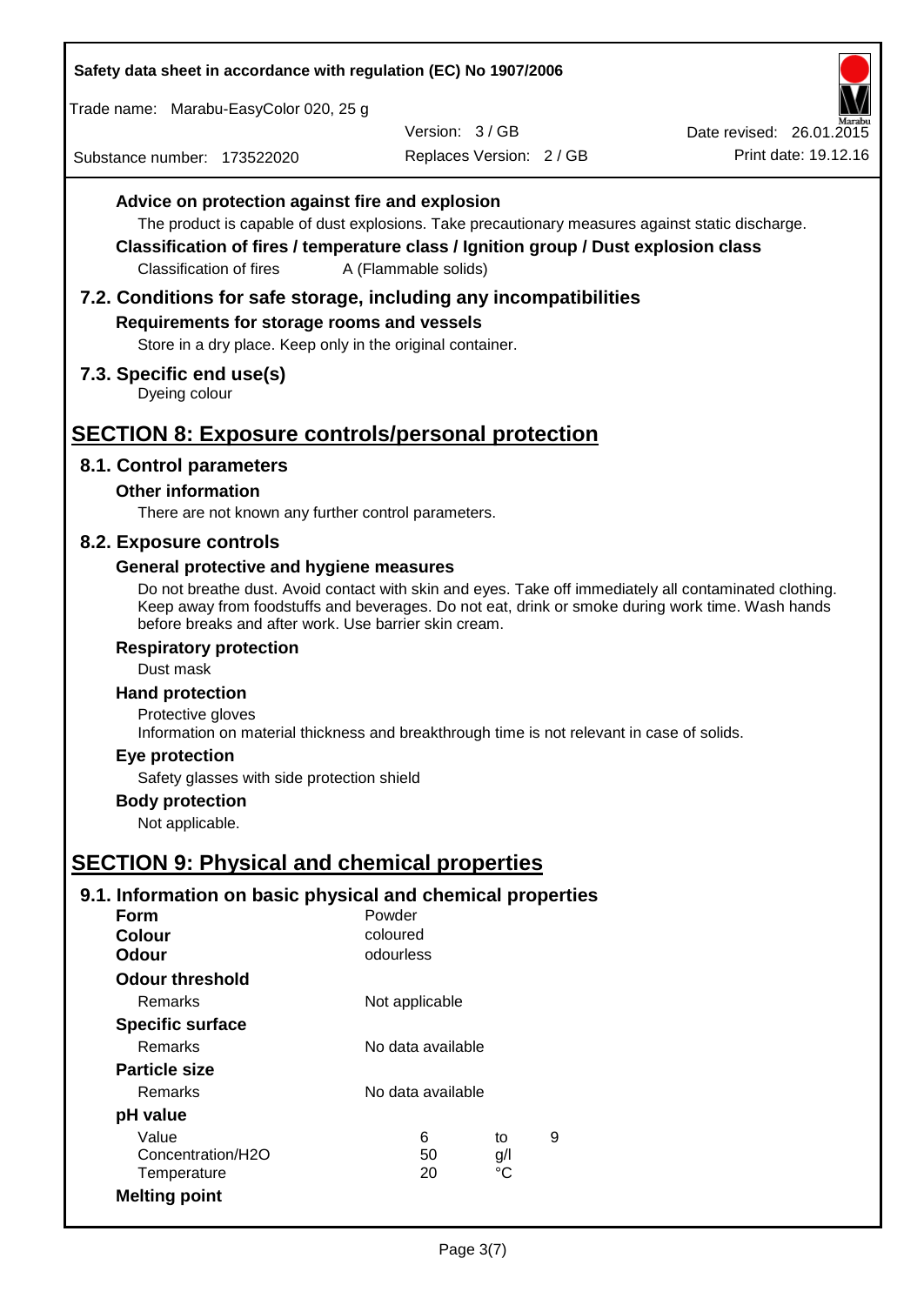| Safety data sheet in accordance with regulation (EC) No 1907/2006 |            |                          |  |  |                   |                          |  |
|-------------------------------------------------------------------|------------|--------------------------|--|--|-------------------|--------------------------|--|
| Trade name: Marabu-EasyColor 020, 25 g                            |            |                          |  |  |                   |                          |  |
|                                                                   |            | Version: 3/GB            |  |  |                   | Date revised: 26.01.2015 |  |
| Substance number: 173522020                                       |            | Replaces Version: 2 / GB |  |  |                   | Print date: 19.12.16     |  |
| Remarks                                                           |            | No data available        |  |  |                   |                          |  |
| Initial boiling point and boiling range                           |            |                          |  |  |                   |                          |  |
| <b>Remarks</b>                                                    |            | Not applicable           |  |  |                   |                          |  |
| <b>Flash point</b>                                                |            |                          |  |  |                   |                          |  |
| Remarks                                                           |            | Not applicable           |  |  |                   |                          |  |
| <b>Evaporation rate</b>                                           |            |                          |  |  |                   |                          |  |
| Remarks                                                           |            | Not applicable           |  |  |                   |                          |  |
| Evaporation rate (ether $= 1$ ) :                                 |            |                          |  |  |                   |                          |  |
| Remarks                                                           |            | Not applicable           |  |  |                   |                          |  |
| <b>Flammability (solid, gas)</b>                                  |            |                          |  |  |                   |                          |  |
| No data available                                                 |            |                          |  |  |                   |                          |  |
| Upper/lower flammability or explosive limits                      |            |                          |  |  |                   |                          |  |
| Remarks                                                           |            | not determined           |  |  |                   |                          |  |
| Vapour pressure                                                   |            |                          |  |  |                   |                          |  |
| Remarks                                                           |            | Not applicable           |  |  |                   |                          |  |
| <b>Vapour density</b>                                             |            |                          |  |  |                   |                          |  |
| Remarks                                                           |            | Not applicable           |  |  |                   |                          |  |
| <b>Density</b>                                                    |            |                          |  |  |                   |                          |  |
| Value                                                             |            | 1,000                    |  |  | g/cm <sup>3</sup> |                          |  |
| Temperature                                                       |            | $^{\circ}C$<br>20        |  |  |                   |                          |  |
| Method                                                            |            | <b>DIN EN ISO 2811</b>   |  |  |                   |                          |  |
| Solubility in water                                               |            |                          |  |  |                   |                          |  |
| Remarks                                                           |            | not determined           |  |  |                   |                          |  |
| <b>Partition coefficient: n-octanol/water</b>                     |            |                          |  |  |                   |                          |  |
| Remarks                                                           |            | No data available        |  |  |                   |                          |  |
| Ignition temperature                                              |            |                          |  |  |                   |                          |  |
| Remarks                                                           |            | not determined           |  |  |                   |                          |  |
| <b>Auto-ignition temperature</b>                                  |            |                          |  |  |                   |                          |  |
| Remarks                                                           |            | No data available        |  |  |                   |                          |  |
| <b>Decomposition temperature</b>                                  |            |                          |  |  |                   |                          |  |
| <b>Remarks</b>                                                    |            | not determined           |  |  |                   |                          |  |
| <b>Viscosity</b>                                                  |            |                          |  |  |                   |                          |  |
| Remarks<br>Remarks                                                |            | Not applicable           |  |  |                   |                          |  |
| <b>Explosive properties</b>                                       |            |                          |  |  |                   |                          |  |
| evaluation                                                        |            | Not applicable           |  |  |                   |                          |  |
| <b>Oxidising properties</b>                                       |            |                          |  |  |                   |                          |  |
| evaluation                                                        | None known |                          |  |  |                   |                          |  |
|                                                                   |            |                          |  |  |                   |                          |  |
| 9.2. Other information                                            |            |                          |  |  |                   |                          |  |
| <b>Other information</b>                                          |            |                          |  |  |                   |                          |  |
| None known                                                        |            |                          |  |  |                   |                          |  |
| <b>SECTION 10: Stability and reactivity</b>                       |            |                          |  |  |                   |                          |  |

# **10.1. Reactivity**

No hazardous reactions when stored and handled according to prescribed instructions.

# **10.2. Chemical stability**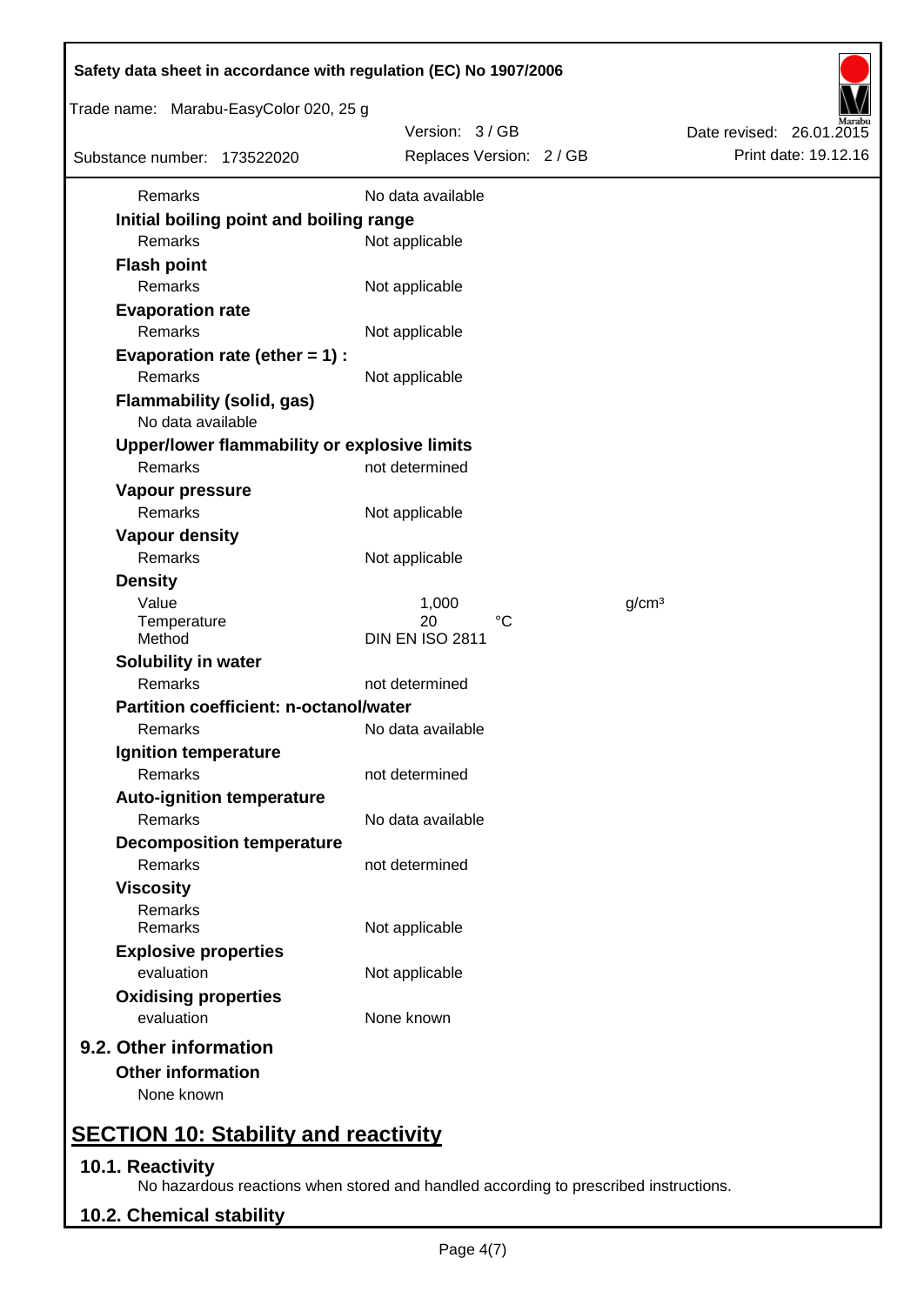Trade name: Marabu-EasyColor 020, 25 g

Version: 3 / GB

Replaces Version: 2 / GB Print date: 19.12.16 Date revised: 26.01.2015

Substance number: 173522020

No hazardous reactions known.

#### **10.3. Possibility of hazardous reactions** No hazardous reactions known.

# **10.4. Conditions to avoid**

No hazardous reactions known.

### **Decomposition temperature**

Remarks not determined

### **10.5. Incompatible materials**

No hazardous reactions when stored and handled according to prescribed instructions.

# **10.6. Hazardous decomposition products**

No hazardous decomposition products known.

# **SECTION 11: Toxicological information**

# **11.1. Information on toxicological effects**

#### **Experience in practice**

According to our today's knowledge no health damage is to be expected with appropriate handling.

#### **Other information**

There are no data available on the mixture itself.

The mixture has been assessed following the conventional method of the Dangerous Preparations Directive 1999/45/EC and not classified.

# **SECTION 12: Ecological information**

### **12.1. Toxicity**

### **General information**

There are no data available on the mixture itself.Do not allow to enter drains or water courses.The mixture has been assessed following the conventional method of the Dangerous Preparations Directive 1999/45/EC and is not classified as dangerous for the environment.

# **12.2. Persistence and degradability**

### **General information**

There are no data available on the mixture itself.

### **12.3. Bioaccumulative potential**

### **General information**

There are no data available on the mixture itself.

#### **Partition coefficient: n-octanol/water**

Remarks No data available

# **12.4. Mobility in soil**

### **General information**

There are no data available on the mixture itself.

# **12.5. Results of PBT and vPvB assessment**

### **General information**

There are no data available on the mixture itself.

### **12.6. Other adverse effects**

### **General information**

There are no data available on the mixture itself.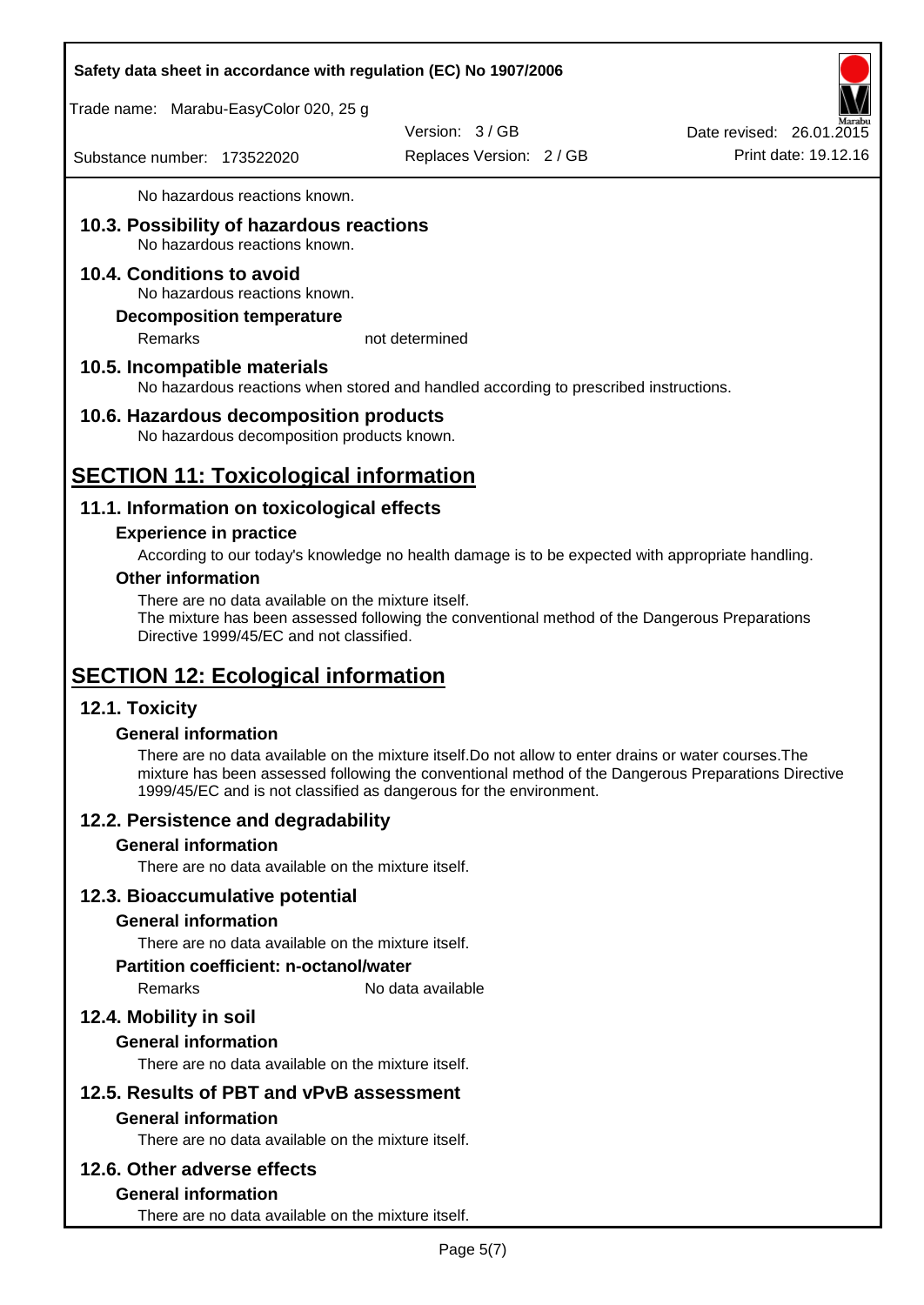Trade name: Marabu-EasyColor 020, 25 g

Version: 3 / GB

Replaces Version: 2 / GB Print date: 19.12.16 Date revised: 26.01.2015

Substance number: 173522020

# **General information / ecology**

No disturbance of the biological stage in water purification can be expected by introducing in the drainage system with the degree of dilution resulting from application.

# **SECTION 13: Disposal considerations**

### **13.1. Waste treatment methods**

#### **Disposal recommendations for the product**

EWC waste code 04 02 17 dyestuffs and pigments other than those mentioned in 04 02 16

Incineration in suitable incineration plant, observing local authority regulations.

#### **Disposal recommendations for packaging**

Completely emptied packagings can be given for recycling.

# **SECTION 14: Transport information**

#### **Land transport ADR/RID**

- Non-dangerous goods
- **14.1. UN number**
- UN **14.2. UN proper shipping name**
- **14.3. Transport hazard class(es)**
- **Class** Label **14.4. Packing group** Packing group Transport category 0
- **14.5. Environmental hazards**

### **Marine transport IMDG/GGVSee**

The product does not constitute a hazardous substance in sea transport.

- **14.1. UN number**
	- UN -

-

- **14.2. UN proper shipping name**
- **14.3. Transport hazard class(es)** Class Subsidiary risk **14.4. Packing group** Packing group **14.5. Environmental hazards**
	- no

### **Air transport ICAO/IATA**

The product does not constitute a hazardous substance in air transport.

- **14.1. UN number**
- $UN -$
- **14.2. UN proper shipping name**
- **14.3. Transport hazard class(es) Class** Subsidiary risk **14.4. Packing group** Packing group